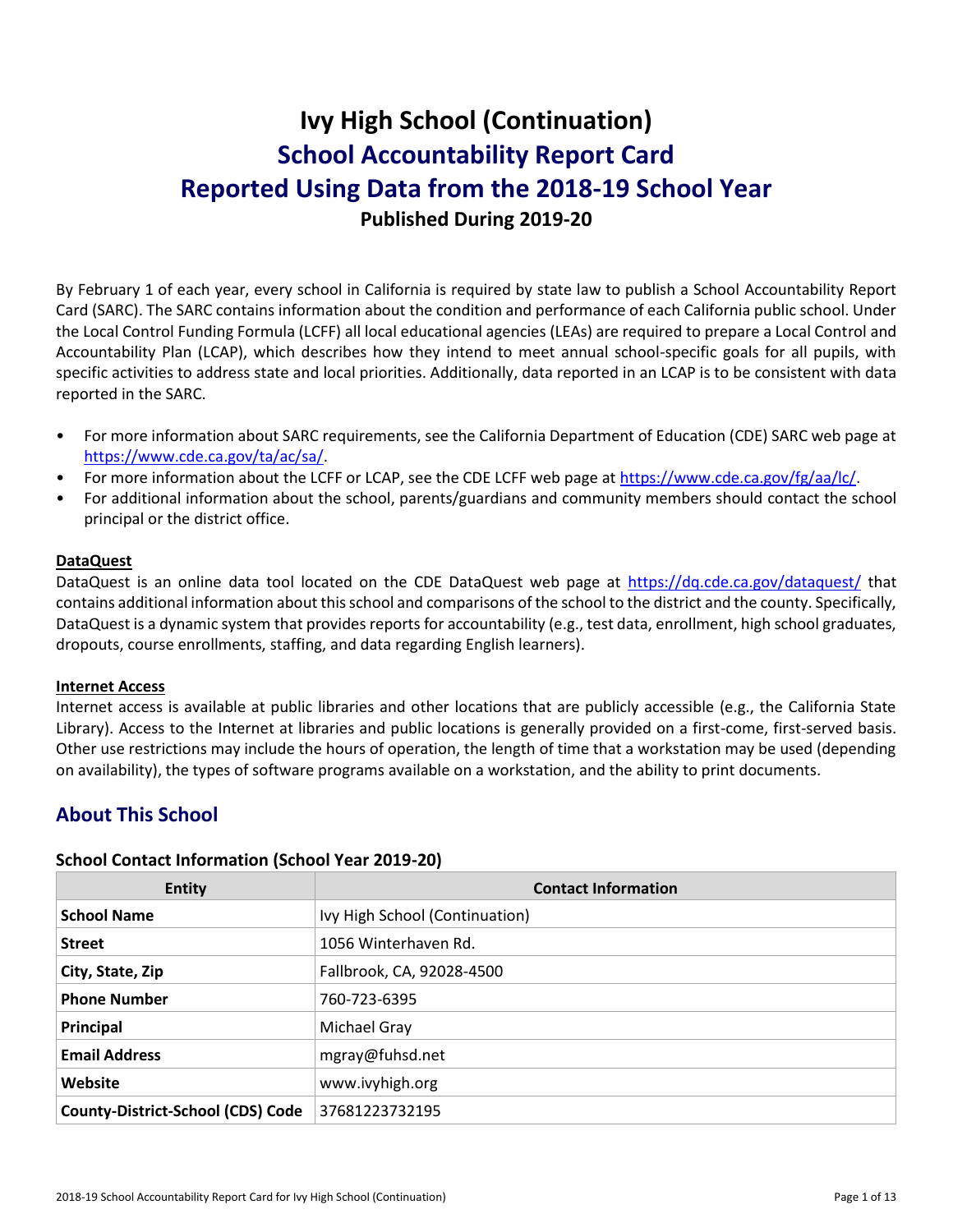| <b>Entity</b>        | <b>Contact Information</b> |
|----------------------|----------------------------|
| <b>District Name</b> | Fallbrook Union High       |
| <b>Phone Number</b>  | (760) 723-6332             |
| Superintendent       | Ilsa Garza Gonzalez        |
| <b>Email Address</b> | igarzagonzalez@fuhsd.net   |
| Website              | www.fuhsd.net              |

# **School Description and Mission Statement (School Year 2019-20)**

Fallbrook is located in northern San Diego County, nestled between the Pala Indian Reservation and the US Marine Corps Base Camp Pendleton/Fallbrook Naval Weapons Station. The community of Fallbrook began in the area known today as Live Oak County Park. The first permanent recorded settlement was in 1869, when the Vital Reche family settled in the area. While the population continues to increase at a moderate pace, Fallbrook maintains an easy lifestyle and retains its "Friendly Village" atmosphere loved by residents and envied by visitors. Fallbrook is known for its avocado groves and claims the title "Avocado Capital of the World". Fallbrook has always featured a rural countryside with all the amenities nearby. Our community of approximately 50,000 is spread over 127 square miles. Fallbrook is "life in the country" with a feel which sets us apart and gives all who live her a special pride.

The Fallbrook Union High School District is composed of three high schools: Fallbrook Union High School (FUHS), Ivy High School (Continuation), and Oasis High School (Independent Study).

Ivy High School was established in 1978 to serve as the Continuation High School for the Fallbrook Union High School District. Ivy is dedicated to providing its students with the best possible foundation possible. Curriculum and instruction is designed to support students in their success in high school and beyond. Instruction is designed to support the state standards and to support the development of the whole child. Instructional time is very important for the success of our students. Ivy staff provide high quality instruction and curriculum designed to engage the students and to monitor time on task. Teachers organize the daily instruction by priorities and strategically plan instruction and assignments around student needs. Our teachers effectively manage time and give their students the best opportunity to learn and improve academic achievement. Ivy expects their students to attend school every day, be on time for each class and to arrive to class prepared. We recognize when students improve their attendance, they improve their academic prospects and chances for graduating. In addition, Ivy teachers strive to motivate and engage all of their students in learning and do not accept that some students cannot be engaged and destined to do poorly. We believe every student is capable of achieving success in school and we do all we can to provide ways to make each student successful. Ivy provides personal tutoring, after-school activities designed to meet academic and personal goals, and on-line courses such as College and Career I/II to Music I/II.

Ivy High school employs 9 faculty members and has a student enrollment of approximately 100. The school serves a diverse population. As of 2017-18, 89.5% are Hispanic/Latino, 6.1% White, 1.8 % Black, 1.8% Native American, and 1.9% Other. 14% of our students are English Language Learners (ELs), 61.2% are Socioeconomically Disadvantaged, 0% are Homeless, 1 student is Foster Youth, and 9% of our students are Special Education. Students and staff work collaboratively to achieve student outcomes. Ivy provides a safe and inviting learning environment. In 2014, Ivy High school received a six year WASC Accreditation and remains accredited until the Spring of 2010. In 2016, Ivy High School was named a Model Continuation School for the State of California.

#### **VISION**

The Ivy High School community envisions providing a "flexible" setting that promotes academic, social, and personal accountability to prepare successful and responsible citizens.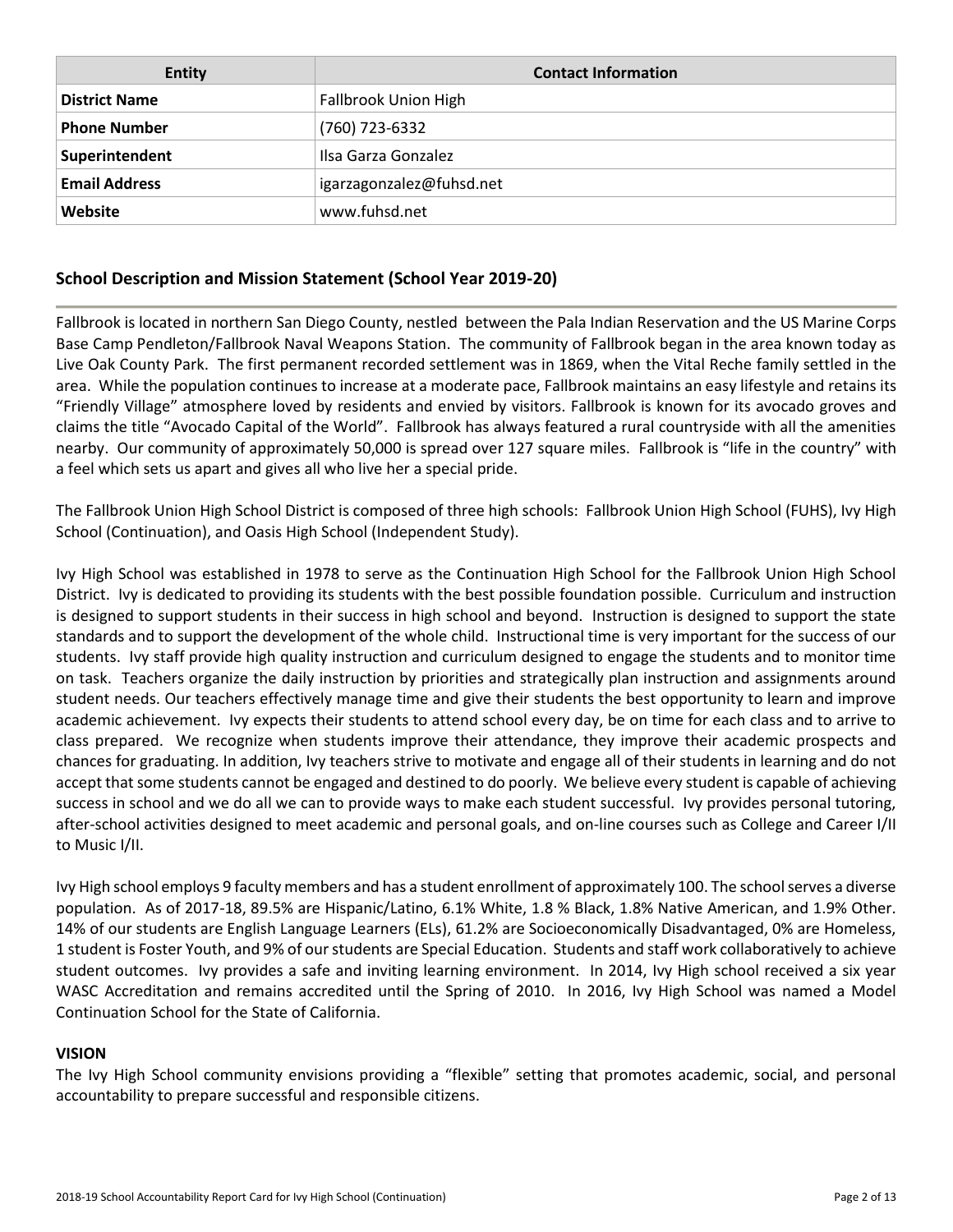#### **MISSION**

The Mission of Ivy High School is to maintain an educational environment, which is flexible and personal that allows all students the opportunity to grow educationally and socially while acquiring the essential skills needed for careers in a global society.

#### **PHILOSOPHY**

It is the intent of the Fallbrook Union High School District that Ivy High School meet the individual needs of the students to provide standards-based education offering an opportunity for the completion of required courses to graduate from high school; attendance at Ivy promotes individual development through open entry/open exit instruction in a flexible schedule; social, academic, personal, and career guidance and counseling; development of employability skills which prepare students for the world of work; assumption of social responsibility through a program of discipline and strong expectations.

#### **Student Enrollment by Grade Level (School Year 2018-19)**

| <b>Grade Level</b>      | <b>Number of Students</b> |
|-------------------------|---------------------------|
| Grade 10                |                           |
| Grade 11                | 30                        |
| Grade 12                | 62                        |
| <b>Total Enrollment</b> | 93                        |

#### **Student Enrollment by Group (School Year 2018-19)**

| <b>Student Group</b>                   | <b>Percent of Total Enrollment</b> |
|----------------------------------------|------------------------------------|
| <b>Black or African American</b>       | 1.1                                |
| American Indian or Alaska Native       | 4.3                                |
| <b>Hispanic or Latino</b>              | 84.9                               |
| White                                  | 7.5                                |
| <b>Two or More Races</b>               | 2.2                                |
| <b>Socioeconomically Disadvantaged</b> | 80.6                               |
| <b>English Learners</b>                | 18.3                               |
| <b>Students with Disabilities</b>      | 6.5                                |
| <b>Homeless</b>                        | 3.2                                |

# **A. Conditions of Learning**

#### **State Priority: Basic**

The SARC provides the following information relevant to the State priority: Basic (Priority 1):

- Degree to which teachers are appropriately assigned and fully credentialed in the subject area and for the pupils they are teaching;
- Pupils have access to standards-aligned instructional materials; and
- School facilities are maintained in good repair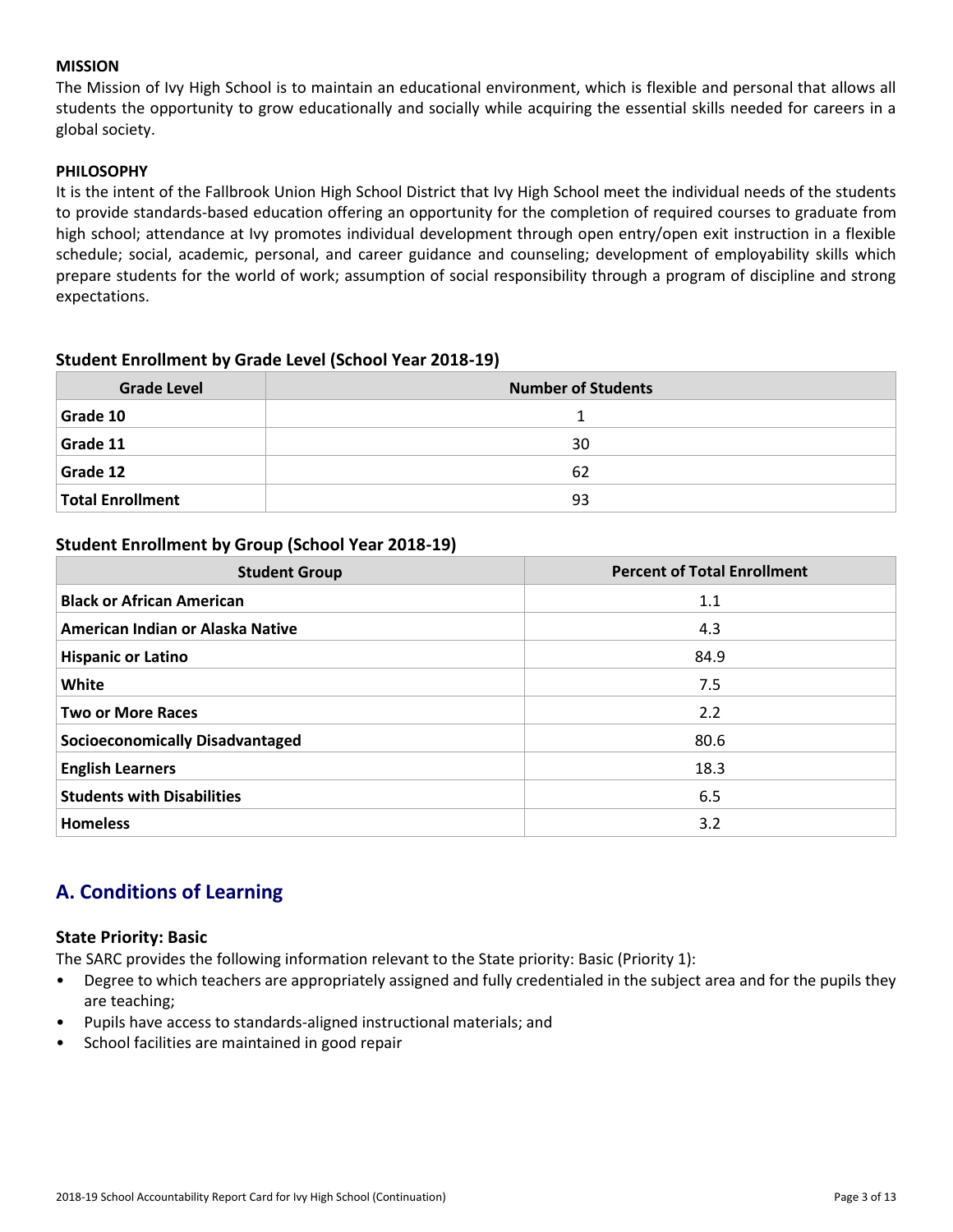### **Teacher Credentials**

| <b>Teachers</b>                                                    | <b>School</b><br>2017-18 | <b>School</b><br>2018-19 | <b>School</b><br>2019-20 | <b>District</b><br>2019-20 |
|--------------------------------------------------------------------|--------------------------|--------------------------|--------------------------|----------------------------|
| With Full Credential                                               |                          |                          | 6.4                      | 107                        |
| <b>Without Full Credential</b>                                     | 0                        | 0                        | 0                        |                            |
| Teaching Outside Subject Area of Competence (with full credential) |                          | 0                        |                          |                            |

### **Teacher Misassignments and Vacant Teacher Positions**

| Indicator                                      | 2017-18 | 2018-19 | 2019-20 |
|------------------------------------------------|---------|---------|---------|
| Misassignments of Teachers of English Learners |         |         |         |
| <b>Total Teacher Misassignments*</b>           |         |         |         |
| Vacant Teacher Positions                       |         |         |         |

Note: "Misassignments" refers to the number of positions filled by teachers who lack legal authorization to teach that grade level, subject area, student group, etc. \*Total Teacher Misassignments includes the number of Misassignments of Teachers of English Learners.

# **Quality, Currency, Availability of Textbooks and Instructional Materials (School Year 2019-20)**

#### **Year and month in which data were collected:** December 2015

| <b>Subject</b>               | <b>Textbooks and Other Instructional</b><br><b>Materials/year of Adoption</b>                                                                                                                                                                                                                                                                                                    | <b>From Most</b><br>Recent<br><b>Adoption?</b> | <b>Percent Students</b><br><b>Lacking Own</b><br><b>Assigned Copy</b> |
|------------------------------|----------------------------------------------------------------------------------------------------------------------------------------------------------------------------------------------------------------------------------------------------------------------------------------------------------------------------------------------------------------------------------|------------------------------------------------|-----------------------------------------------------------------------|
| <b>Reading/Language Arts</b> | Literature & Language Arts Blue/Holt/2004<br>Literature & Language Arts Aqua/Holt/2004<br>Literature & Language Arts Gold/Holt/2004<br>Literature & Language Arts Purple/Holt/2004<br>Holt Handbook Grade 9/Holt/2005<br>Holt Handbook Grade 10/Holt/2007<br>Holt Handbook Grade 11/Holt/2006<br>Holt Handbook Grade 12/Holt/2006<br>Read 180 R Book - Next Generation (Stage C) | Yes                                            | 0                                                                     |
| <b>Mathematics</b>           | Big Ideas Math, Algebra 1, Big Ideas<br>Learning, 2015<br>Big Ideas Math, Geometry, Big Ideas<br>Learning, 2015                                                                                                                                                                                                                                                                  | Yes                                            | 0                                                                     |
| <b>Science</b>               | Biology/ Glencoe McGraw Hill/2008<br>Earth Science/McDougal Littell/2008                                                                                                                                                                                                                                                                                                         |                                                | 0                                                                     |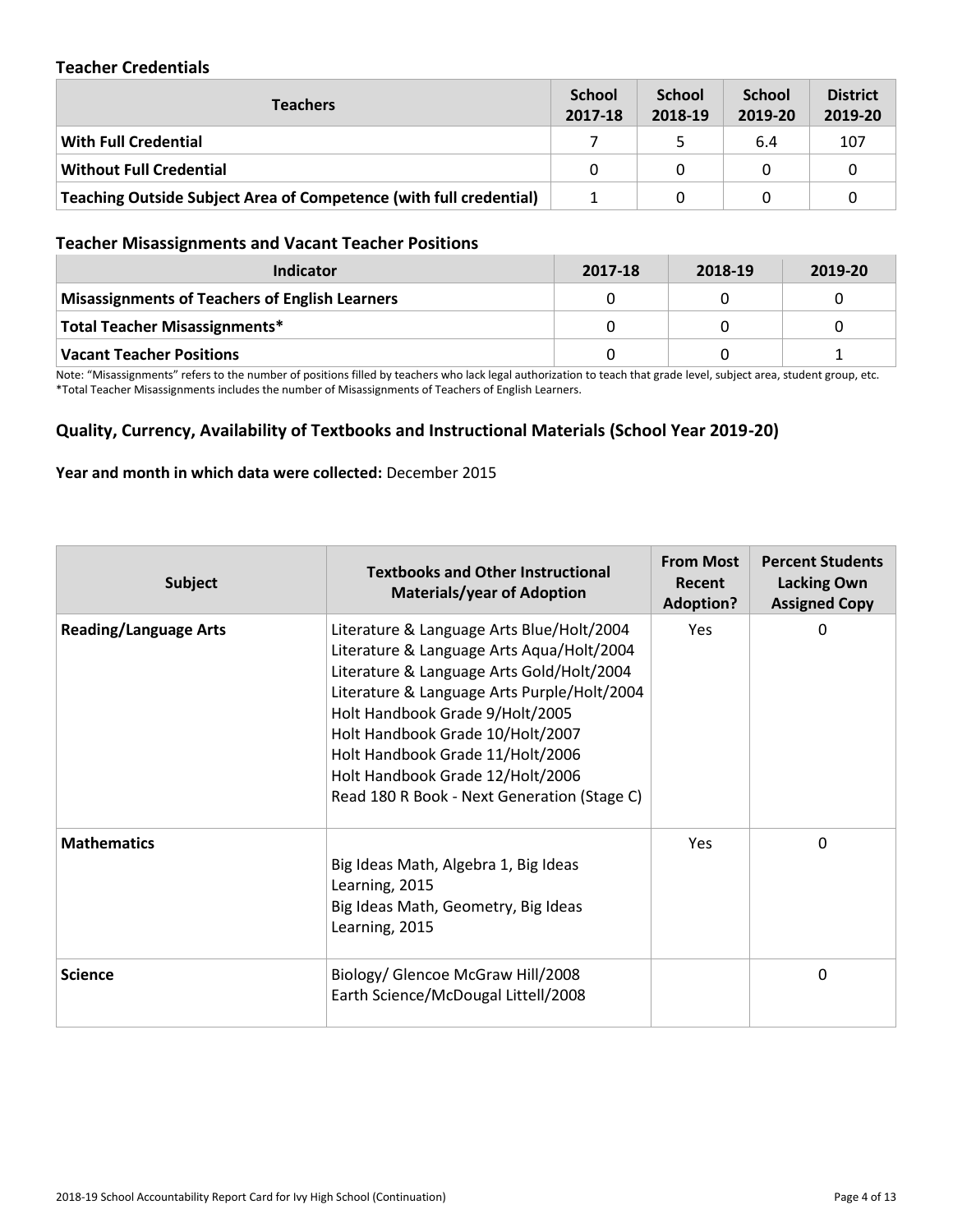| <b>Subject</b>                    | <b>Textbooks and Other Instructional</b><br><b>Materials/year of Adoption</b>                                                                                                                          | <b>From Most</b><br>Recent<br><b>Adoption?</b> | <b>Percent Students</b><br><b>Lacking Own</b><br><b>Assigned Copy</b> |
|-----------------------------------|--------------------------------------------------------------------------------------------------------------------------------------------------------------------------------------------------------|------------------------------------------------|-----------------------------------------------------------------------|
| <b>History-Social Science</b>     | Modern World History/McDougal<br>Littell/2007<br>The Americans, McDougal Littell 2007<br>Economics, Principles in Action/Prentice<br>Hall/2007<br>Magruder's American Government/Prentice<br>Hall/2007 |                                                | 0                                                                     |
| <b>Health</b>                     | Lifetime Health/Holt/2004                                                                                                                                                                              | <b>Yes</b>                                     | 0                                                                     |
| <b>Visual and Performing Arts</b> | Photography                                                                                                                                                                                            |                                                |                                                                       |

# **School Facility Conditions and Planned Improvements (Most Recent Year)**

#### FIT Overall rating: 97.11% ~ Good

The IVY High School campus is 5 years old, therefore the District has made it a priority to fund deferred maintenance due to the age of the campus. We make an effort to prioritize corrective and preventative maintenance for long-term savings. District allocates funds for routine restricted maintenance, plus additional funds for deferred maintenance. Our custodial staff inspect the campus throughout the day to ensure the safety of students, staff, and visitors. Equipment, structures, blacktop, and grass fields are maintained. Custodial staff maintains property in compliance with fire and safety requirements. Our maintenance crew work to ensure timely handling of needed facility repairs and immediate response to safety and health needs that arise. The campus includes 11 buildings, of which 11 are portables. The District facilities team spent \$7,053.42on general repairs to ur buildings in the 2017-17 school year, and \$7,244.34 in the 2017-2018 school year. Repairs are usually modest in scale and do not include modernization projects, renovations, or other construction normally paid for by bond measures.

# **School Facility Good Repair Status (Most Recent Year)**

Using the **most recently collected** FIT data (or equivalent), provide the following:

- Determination of repair status for systems listed
- Description of any needed maintenance to ensure good repair
- The year and month in which the data were collected
- The overall rating

#### **Year and month of the most recent FIT report:** January 2020

| <b>System Inspected</b>                                             | <b>Rating</b> | <b>Repair Needed and Action Taken or Planned</b>                                        |
|---------------------------------------------------------------------|---------------|-----------------------------------------------------------------------------------------|
| Systems: Gas Leaks,<br>Mechanical/HVAC, Sewer                       | Good          | No Repairs Needed at this time                                                          |
| <b>Interior: Interior Surfaces</b>                                  | Fair          | New Carpet Installed in Room 1 and 2. New<br>Fire Door Installed and Painted in Room 1. |
| <b>Cleanliness: Overall Cleanliness,</b><br>Pest/Vermin Infestation | Good          | Custodial cleaning looks great.                                                         |
| <b>Electrical: Electrical</b>                                       | Good          | New/upgraded outside LED lighting.                                                      |
| Restrooms/Fountains: Restrooms,<br>Sinks/Fountains                  | Good          | New water fountain added.                                                               |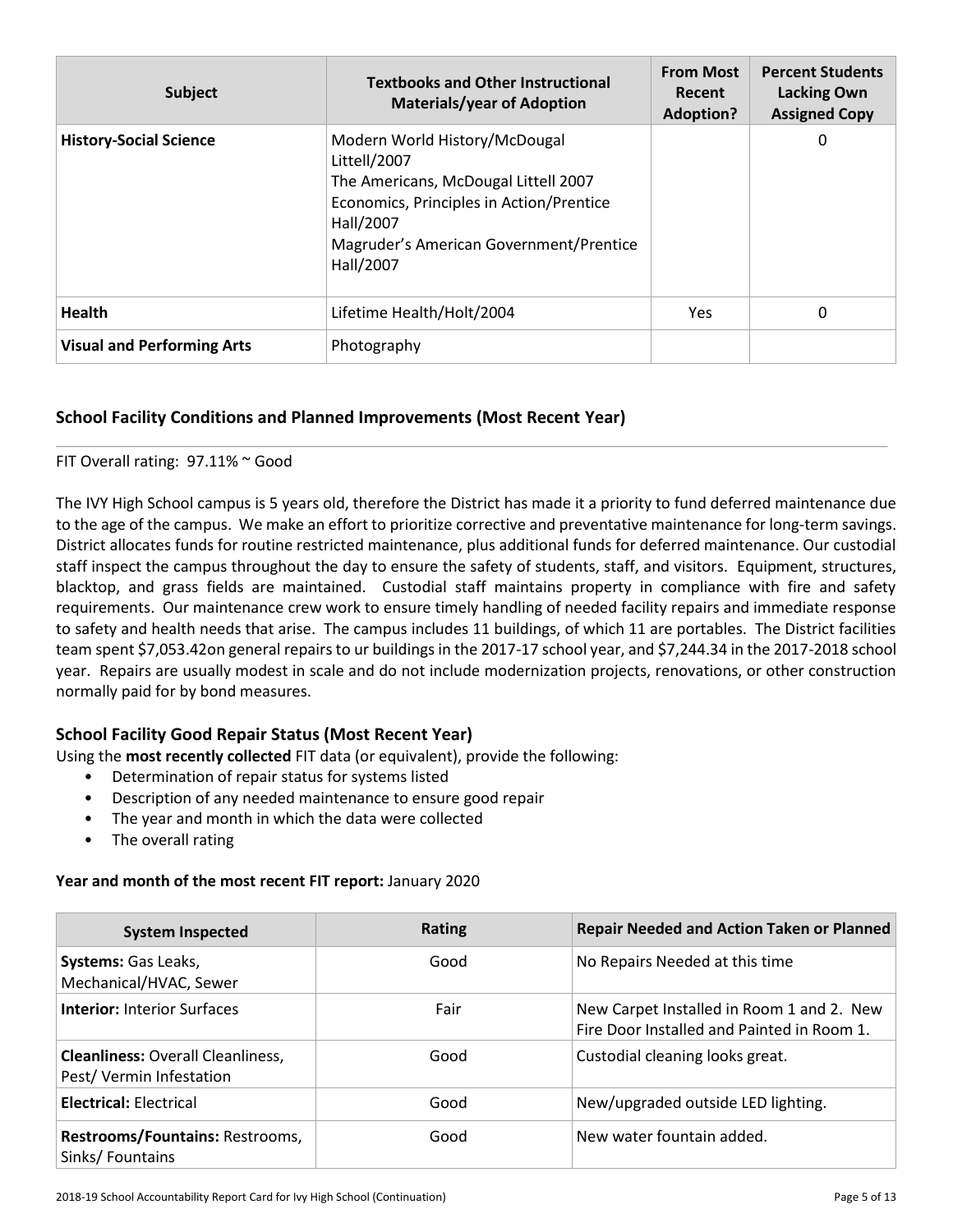| <b>System Inspected</b>                                                       | <b>Rating</b> | <b>Repair Needed and Action Taken or Planned</b>                                                                |
|-------------------------------------------------------------------------------|---------------|-----------------------------------------------------------------------------------------------------------------|
| Safety: Fire Safety, Hazardous<br><b>Materials</b>                            | Good          | Passed fire inspection.                                                                                         |
| Structural: Structural Damage,<br>Roofs                                       | Good          | Rooftops in good condition.                                                                                     |
| <b>External: Playground/School</b><br>Grounds, Windows/<br>Doors/Gates/Fences | Good          | Repaired 90' of 8 ' fencing. Add new side<br>entrance gate. Replaced a new window to<br>the principal's office. |
| <b>Overall Rating</b>                                                         | Good          |                                                                                                                 |

# **B. Pupil Outcomes**

# **State Priority: Pupil Achievement**

The SARC provides the following information relevant to the State priority: Pupil Achievement (Priority 4):

- **Statewide assessments** (i.e., California Assessment of Student Performance and Progress [CAASPP] System, which includes the Smarter Balanced Summative Assessments for students in the general education population and the California Alternate Assessments [CAAs] for English language arts/literacy [ELA] and mathematics given in grades three through eight and grade eleven. Only eligible students may participate in the administration of the CAAs. CAAs items are aligned with alternate achievement standards, which are linked with the Common Core State Standards [CCSS] for students with the most significant cognitive disabilities); and
- The percentage of students who have successfully completed courses that satisfy the requirements for entrance to the University of California and the California State University, or career technical education sequences or programs of study.

# **CAASPP Test Results in ELA and Mathematics for All Students**

# **Grades Three through Eight and Grade Eleven**

#### **Percentage of Students Meeting or Exceeding the State Standard**

| <b>Subject</b>                                                                              | <b>School</b><br>2017-18 | <b>School</b><br>2018-19 | <b>District</b><br>2017-18 | <b>District</b><br>2018-19 | <b>State</b><br>2017-18 | <b>State</b><br>2018-19 |
|---------------------------------------------------------------------------------------------|--------------------------|--------------------------|----------------------------|----------------------------|-------------------------|-------------------------|
| <b>English Language Arts/Literacy</b><br>$\left(\text{grades }3 - 8 \text{ and } 11\right)$ | 8                        | 13                       | 52                         | 49                         | 50                      | 50                      |
| <b>Mathematics</b><br>$\sqrt{(grades 3-8 and 11)}$                                          |                          |                          | 24                         | 21                         | 38                      | 39                      |

Note: Percentages are not calculated when the number of students tested is ten or less, either because the number of students in this category is too small for statistical accuracy or to protect student privacy.

Note: ELA and mathematics test results include the Smarter Balanced Summative Assessment and the CAA. The "Percent Met or Exceeded" is calculated by taking the total number of students who met or exceeded the standard on the Smarter Balanced Summative Assessment plus the total number of students who met the standard (i.e., achieved Level 3-Alternate) on the CAAs divided by the total number of students who participated in both assessments.

# **CAASPP Test Results in ELA by Student Group Grades Three through Eight and Grade Eleven (School Year 2018-19)**

| <b>Student Group</b> | <b>Total</b><br><b>Enrollment</b> | <b>Number</b><br><b>Tested</b> | Percent<br><b>Tested</b> | Percent<br><b>Not</b><br><b>Tested</b> | Percent<br>Met or<br><b>Exceeded</b> |
|----------------------|-----------------------------------|--------------------------------|--------------------------|----------------------------------------|--------------------------------------|
| <b>All Students</b>  | 48                                | 48                             | 100.00                   | 0.00                                   | 12.50                                |
| <b>Male</b>          | 25                                | 25                             | 100.00                   | 0.00                                   | 12.00                                |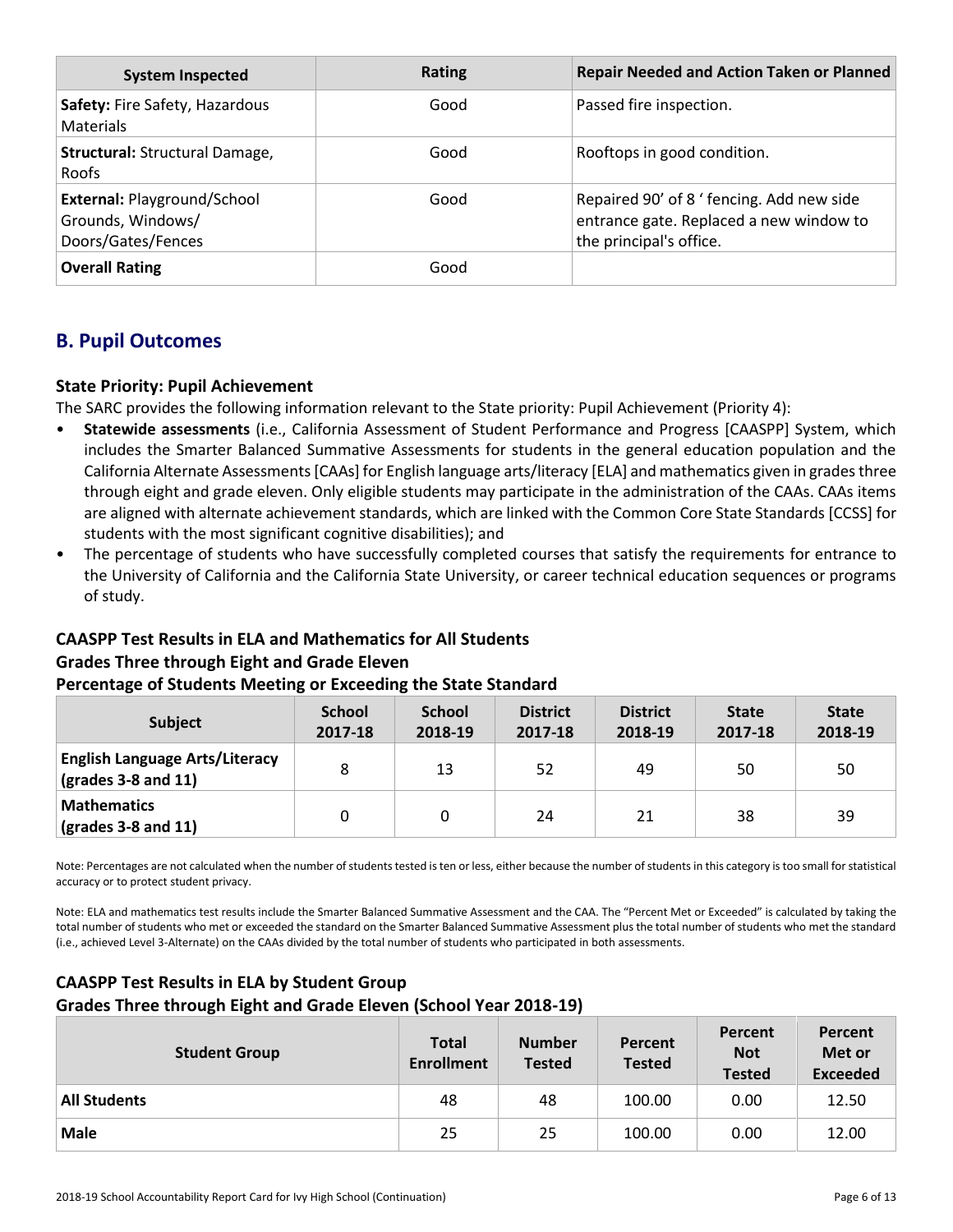| <b>Student Group</b>                                 | <b>Total</b><br><b>Enrollment</b> | <b>Number</b><br><b>Tested</b> | Percent<br><b>Tested</b> | Percent<br><b>Not</b><br><b>Tested</b> | Percent<br>Met or<br><b>Exceeded</b> |
|------------------------------------------------------|-----------------------------------|--------------------------------|--------------------------|----------------------------------------|--------------------------------------|
| <b>Female</b>                                        | 23                                | 23                             | 100.00                   | 0.00                                   | 13.04                                |
| <b>Black or African American</b>                     |                                   |                                |                          |                                        |                                      |
| American Indian or Alaska Native                     | $-$                               | --                             | $\overline{\phantom{a}}$ | $-$                                    | $-$                                  |
| <b>Filipino</b>                                      |                                   |                                |                          |                                        |                                      |
| <b>Hispanic or Latino</b>                            | 40                                | 40                             | 100.00                   | 0.00                                   | 15.00                                |
| <b>Native Hawaiian or Pacific Islander</b>           |                                   |                                |                          |                                        |                                      |
| White                                                | $-$                               | --                             | $\overline{\phantom{a}}$ | $-$                                    | $-$                                  |
| <b>Two or More Races</b>                             | --                                |                                | $\overline{\phantom{a}}$ | $-$                                    | --                                   |
| <b>Socioeconomically Disadvantaged</b>               | 39                                | 39                             | 100.00                   | 0.00                                   | 15.38                                |
| <b>English Learners</b>                              | 20                                | 20                             | 100.00                   | 0.00                                   | 5.00                                 |
| <b>Students with Disabilities</b>                    | $-$                               | --                             | $\overline{\phantom{a}}$ | $-$                                    | $-$                                  |
| <b>Students Receiving Migrant Education Services</b> |                                   |                                |                          |                                        |                                      |
| <b>Foster Youth</b>                                  |                                   |                                |                          |                                        |                                      |
| <b>Homeless</b>                                      |                                   | --                             | $- -$                    | --                                     | --                                   |

Note: ELA test results include the Smarter Balanced Summative Assessment and the CAA. The "Percent Met or Exceeded" is calculated by taking the total number of students who met or exceeded the standard on the Smarter Balanced Summative Assessment plus the total number of students who met the standard (i.e., achieved Level 3-Alternate) on the CAAs divided by the total number of students who participated in both assessments.

Note: Double dashes (--) appear in the table when the number of students is ten or less, either because the number of students in this category is too small for statistical accuracy or to protect student privacy.

Note: The number of students tested includes all students who participated in the test whether they received a score or not; however, the number of students tested is not the number that was used to calculate the achievement level percentages. The achievement level percentages are calculated using only students who received scores.

# **CAASPP Test Results in Mathematics by Student Group Grades Three through Eight and Grade Eleven (School Year 2018-19)**

| <b>Student Group</b>                       | <b>Total</b><br><b>Enrollment</b> | <b>Number</b><br><b>Tested</b> | Percent<br><b>Tested</b> | Percent<br><b>Not</b><br><b>Tested</b> | Percent<br>Met or<br><b>Exceeded</b> |
|--------------------------------------------|-----------------------------------|--------------------------------|--------------------------|----------------------------------------|--------------------------------------|
| <b>All Students</b>                        | 48                                | 48                             | 100.00                   | 0.00                                   | 0.00                                 |
| <b>Male</b>                                | 25                                | 25                             | 100.00                   | 0.00                                   | 0.00                                 |
| Female                                     | 23                                | 23                             | 100.00                   | 0.00                                   | 0.00                                 |
| <b>Black or African American</b>           |                                   |                                |                          |                                        |                                      |
| American Indian or Alaska Native           | $- -$                             | $- -$                          | $- -$                    | --                                     | --                                   |
| <b>Filipino</b>                            |                                   |                                |                          |                                        |                                      |
| <b>Hispanic or Latino</b>                  | 40                                | 40                             | 100.00                   | 0.00                                   | 0.00                                 |
| <b>Native Hawaiian or Pacific Islander</b> |                                   |                                |                          |                                        |                                      |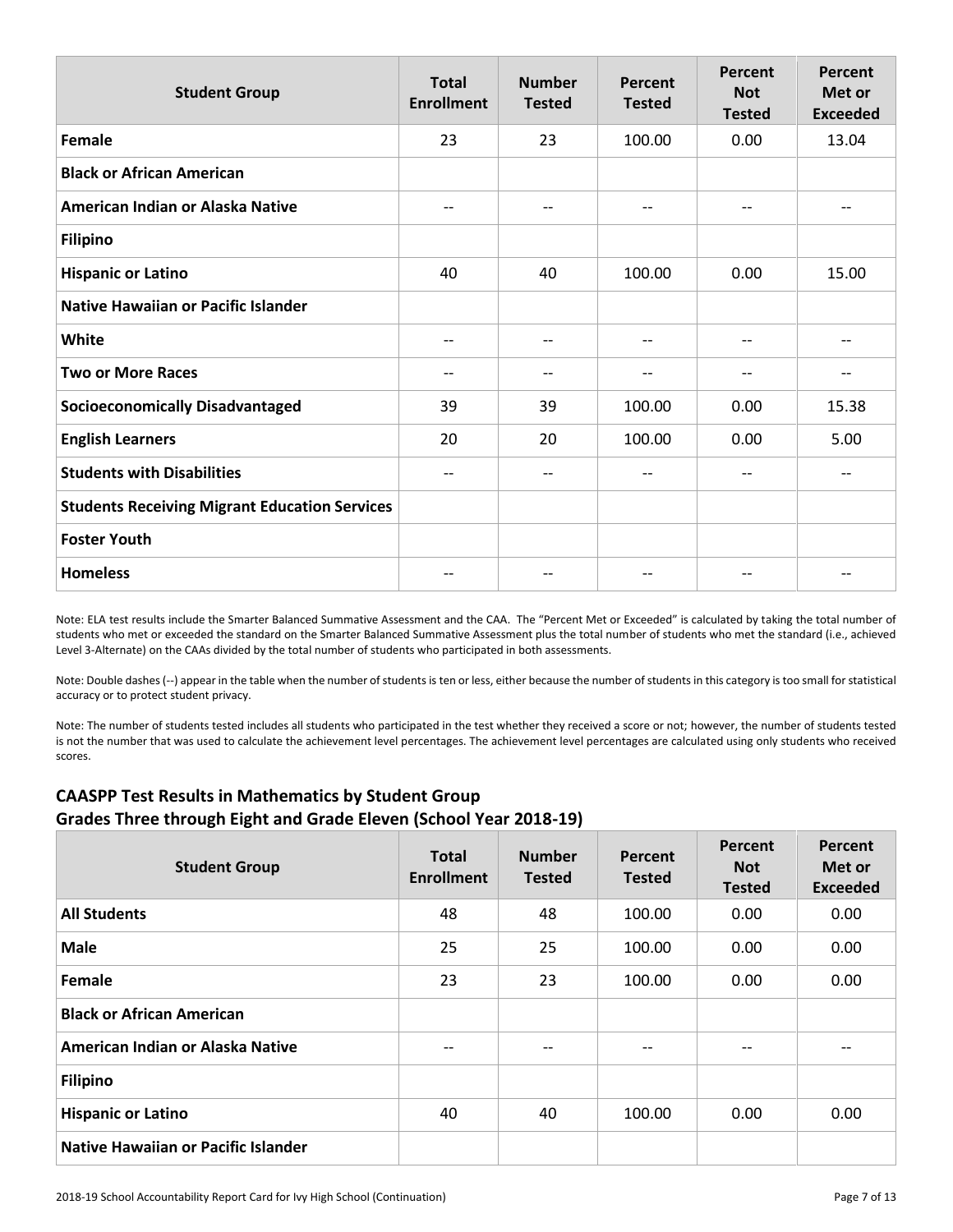| <b>Student Group</b>                                 | <b>Total</b><br><b>Enrollment</b> | <b>Number</b><br><b>Tested</b> | Percent<br><b>Tested</b> | Percent<br><b>Not</b><br><b>Tested</b> | Percent<br>Met or<br><b>Exceeded</b> |
|------------------------------------------------------|-----------------------------------|--------------------------------|--------------------------|----------------------------------------|--------------------------------------|
| White                                                | $-$                               |                                | $\qquad \qquad -$        |                                        |                                      |
| <b>Two or More Races</b>                             | $-$                               | --                             | $\qquad \qquad -$        | $-$                                    |                                      |
| <b>Socioeconomically Disadvantaged</b>               | 39                                | 39                             | 100.00                   | 0.00                                   | 0.00                                 |
| <b>English Learners</b>                              | 20                                | 20                             | 100.00                   | 0.00                                   | 0.00                                 |
| <b>Students with Disabilities</b>                    |                                   |                                | $\qquad \qquad -$        |                                        |                                      |
| <b>Students Receiving Migrant Education Services</b> |                                   |                                |                          |                                        |                                      |
| <b>Foster Youth</b>                                  |                                   |                                |                          |                                        |                                      |
| <b>Homeless</b>                                      |                                   |                                | --                       | --                                     |                                      |

Note: Mathematics test results include the Smarter Balanced Summative Assessment and the CAA. The "Percent Met or Exceeded" is calculated by taking the total number of students who met or exceeded the standard on the Smarter Balanced Summative Assessment plus the total number of students who met the standard (i.e., achieved Level 3-Alternate) on the CAAs divided by the total number of students who participated in both assessments.

Note: Double dashes (--) appear in the table when the number of students is ten or less, either because the number of students in this category is too small for statistical accuracy or to protect student privacy.

Note: The number of students tested includes all students who participated in the test whether they received a score or not; however, the number of students tested is not the number that was used to calculate the achievement level percentages. The achievement level percentages are calculated using only students who received scores.

# **CAASPP Test Results in Science for All Students**

#### **Grades Five, Eight, and Ten**

#### **Percentage of Students Meeting or Exceeding the State Standard**

| <b>Subject</b>                        | <b>School</b> | <b>School</b> | <b>District</b> | <b>District</b> | <b>State</b> | <b>State</b> |
|---------------------------------------|---------------|---------------|-----------------|-----------------|--------------|--------------|
|                                       | 2017-18       | 2018-19       | 2017-18         | 2018-19         | 2017-18      | 2018-19      |
| Science (grades 5, 8 and high school) | N/A           | N/A           | N/A             | N/A             | N/A          | N/A          |

Note: Cells with N/A values do not require data.

Note: This is a placeholder for the California Science Test (CAST) which was administered operationally during the 2018-19 school year. However, these data are not available for inclusion in the 2018-19 SARC posting due February 1, 2020. These data will be included in the 2019-20 SARC posting due February 1, 2021.

# **Career Technical Education Programs (School Year 2018-19)**

At IVY high school our opportunities are limited for CTE programs. We are a very small school. We currently work with our Comprehensive High School on a collaborative effort to involve our students successfully. However due to their own challenges with availability for their students we have been rarely successful.

#### **Career Technical Education Participation (School Year 2018-19)**

| <b>Measure</b>                                                                                                                    | <b>CTE Program</b><br>Participation |
|-----------------------------------------------------------------------------------------------------------------------------------|-------------------------------------|
| Number of Pupils Participating in CTE                                                                                             | $\Omega$                            |
| Percent of Pupils that Complete a CTE Program and Earn a High School Diploma                                                      | 0                                   |
| Percent of CTE Courses that are Sequenced or Articulated Between the School and Institutions of<br><b>Postsecondary Education</b> | 0                                   |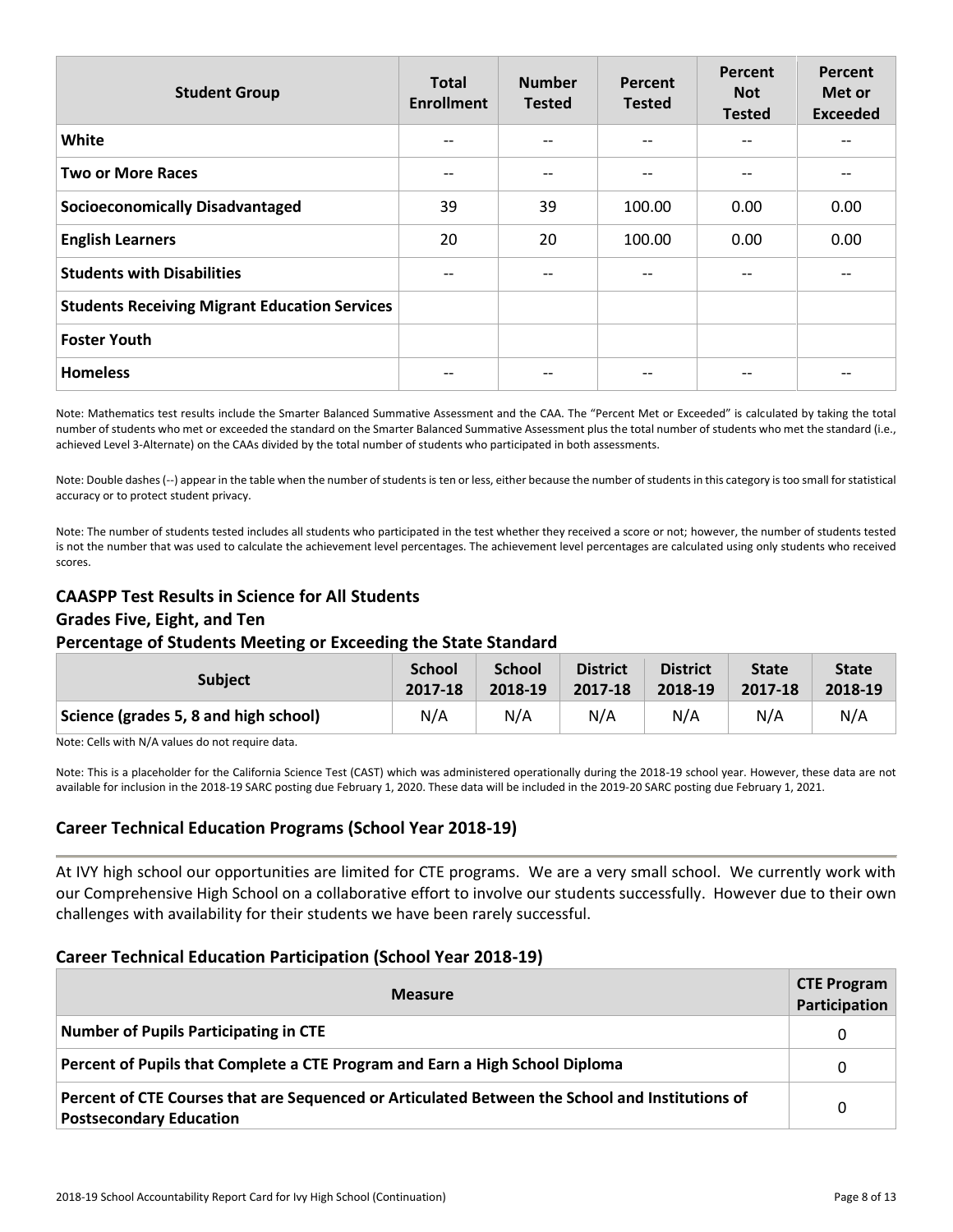# **Courses for University of California (UC) and/or California State University (CSU) Admission**

| <b>UC/CSU Course Measure</b>                                              | Percent |
|---------------------------------------------------------------------------|---------|
| 2018-19 Pupils Enrolled in Courses Required for UC/CSU Admission          | 70.21   |
| 2017-18 Graduates Who Completed All Courses Required for UC/CSU Admission |         |

#### **State Priority: Other Pupil Outcomes**

The SARC provides the following information relevant to the State priority: Other Pupil Outcomes (Priority 8):

• Pupil outcomes in the subject areas of physical education.

#### **California Physical Fitness Test Results (School Year 2018-19)**

| Grade Level | <b>Percentage of Students</b><br><b>Meeting Four of Six</b><br><b>Fitness Standards</b> | <b>Percentage of Students</b><br><b>Meeting Five of Six</b><br><b>Fitness Standards</b> | <b>Percentage of Students</b><br><b>Meeting Six of Six</b><br><b>Fitness Standards</b> |  |  |
|-------------|-----------------------------------------------------------------------------------------|-----------------------------------------------------------------------------------------|----------------------------------------------------------------------------------------|--|--|
|             | n/a                                                                                     | n/a                                                                                     | n/a                                                                                    |  |  |
|             | n/a                                                                                     | n/a                                                                                     | n/a                                                                                    |  |  |
| a           |                                                                                         |                                                                                         |                                                                                        |  |  |

Note: Percentages are not calculated and double dashes (--) appear in the table when the number of students tested is ten or less, either because the number of students in this category is too small for statistical accuracy or to protect student privacy. IVY High School doesn't service 9th grade students.

# **C. Engagement**

#### **State Priority: Parental Involvement**

The SARC provides the following information relevant to the State priority: Parental Involvement (Priority 3):

• Efforts the school district makes to seek parent input in making decisions for the school district and each school site.

#### **Opportunities for Parental Involvement (School Year 2019-20)**

- 1. During all new student orientations (required)
- 2. Back To School Night
- 3. Open House Night
- 4. Progress Report conferences
- 5. Report Card conferences
- 6. Attendance intervention conferences
- 7. Student Success Team meetings
- 8. Career Day
- 9. College Information Night
- 10. School Site Council meetings
- 11. School Board Meetings
- 12. Student of the Month celebrations

#### **State Priority: Pupil Engagement**

The SARC provides the following information relevant to the State priority: Pupil Engagement (Priority 5):

- High school dropout rates; and
- High school graduation rates.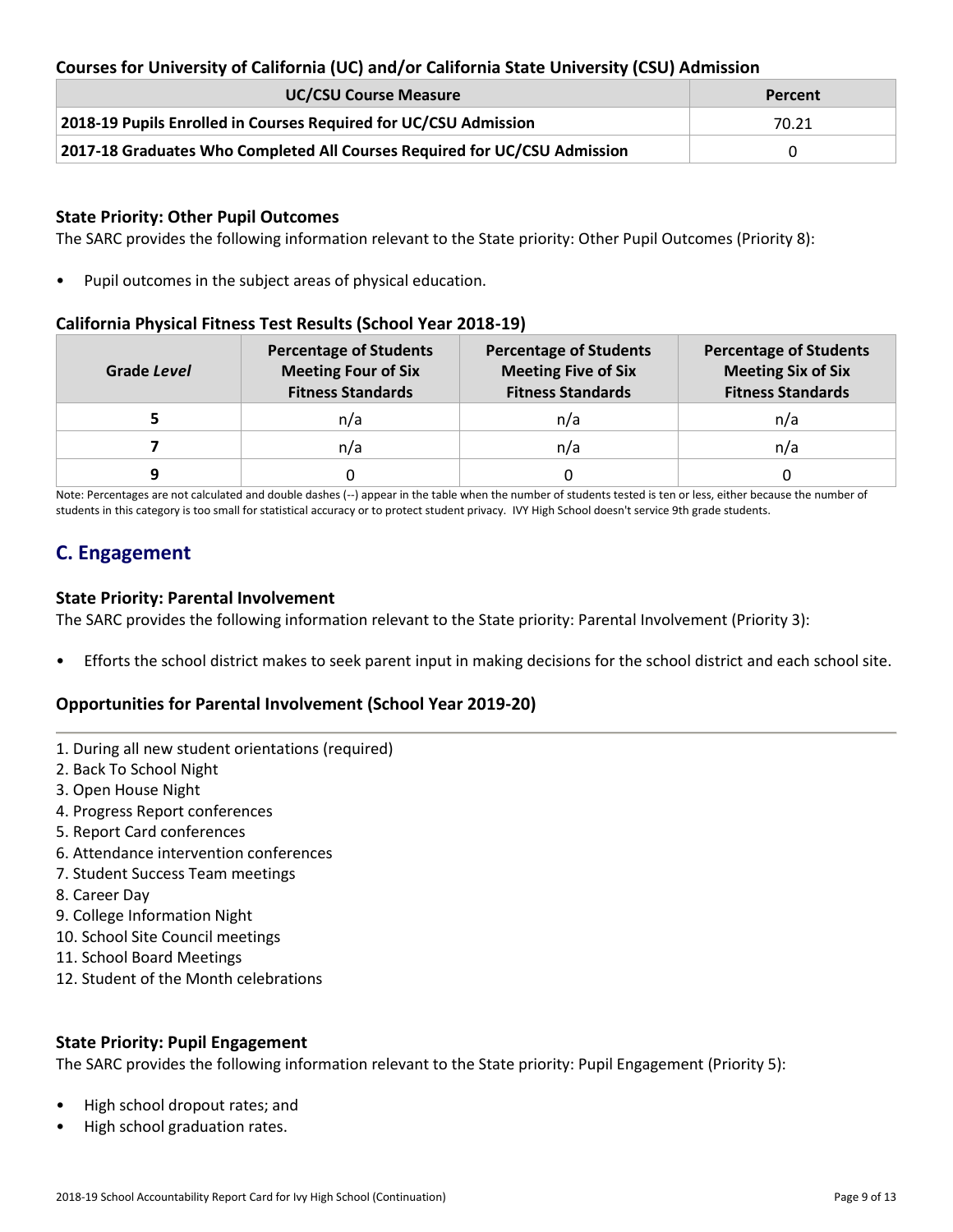# **Dropout Rate and Graduation Rate (Four-Year Cohort Rate)**

| Indicator              | <b>School</b><br>2015-16 | <b>School</b><br>2016-17 | <b>School</b><br>2017-18 | <b>District</b><br>2015-16 | <b>District</b><br>2016-17 | <b>District</b><br>2017-18 | <b>State</b><br>2015-16 | <b>State</b><br>2016-17 | <b>State</b><br>2017-18 |
|------------------------|--------------------------|--------------------------|--------------------------|----------------------------|----------------------------|----------------------------|-------------------------|-------------------------|-------------------------|
| Dropout Rate           | 19.8                     | 22.8                     | 16.9                     |                            | 9.9                        |                            | 9.7                     | 9.1                     | 9.6                     |
| <b>Graduation Rate</b> | 52.3                     | 43                       | 57.6                     | 79.7                       | 78.1                       | 84.3                       | 83.8                    | 82.7                    | 83                      |

For the formula to calculate the 2016-17 and 2017-18 adjusted cohort graduation rate, see the 2018-19 Data Element Definitions document located on the SARC web page a[t https://www.cde.ca.gov/ta/ac/sa/.](https://www.cde.ca.gov/ta/ac/sa/)

### **State Priority: School Climate**

The SARC provides the following information relevant to the State priority: School Climate (Priority 6):

- Pupil suspension rates;
- Pupil expulsion rates; and
- Other local measures on the sense of safety.

#### **Rate School 2016-17 School 2017-18 School 2018-19 District 2016-17 District 2017-18 District 2018-19 State 2016-17 State 2017-18 State 2018-19 Suspensions** | 9.7 | 6.0 | 1.3 | 5.5 | 5.0 | 6.0 | 3.6 | 3.5 | 3.5 **Expulsions** | 0.0 | 0.0 | 0.0 | 0.0 | 0.1 | 0.1 | 0.1 | 0.1 | 0.1

### **Suspensions and Expulsions**

# **School Safety Plan (School Year 2019-20)**

Comprehensive Safety Plans are modeled after the San Diego County Office of Education template. All components are adhered to: Child Abuse Reporting Procedures, Disaster Response Procedures, Suspension & Expulsion Policies

Procedures for Notifying Teachers about Dangerous Pupils, Discrimination & Harassment Policy, School-wide Dress Code Prohibiting Gang Attire, Safe Ingress and Egress, Safe and Orderly Environment, Policies & Procedures on Positive School Climate Assessment of the Current Status, Component 1: Social Climate: People and Programs, Component 2: Physical Environment: Place, Rules and Procedures on School Discipline, Hate Crime Policies and Procedures, Bullying Prevention Policies and Procedures. The Safety Plan is presented and reviewed with the teachers, practiced with the students, and reviewed with the School Site Council throughout the school year.

# **Average Class Size and Class Size Distribution (Secondary)**

| <b>Subject</b>        | Average<br><b>Class</b><br><b>Size</b> | # of<br><b>Size</b><br>$1 - 22$ | # of<br><b>Size</b><br>$23 - 32$ | # of<br><b>Size</b><br>$33+$ | Average<br><b>Size</b> | # of $\parallel$<br><b>Size</b><br>$1 - 22$ | # of<br><b>Size</b><br>$23 - 32$ | # of<br><b>Size</b><br>$33+$ | Average<br><b>Size</b> | # of<br><b>Size</b><br>$1 - 22$ | # of<br><b>Size</b><br>$23 - 32$ | 2016-17 2016-17 2016-17 2016-17 2017-18 2017-18 2017-18 2017-18 2018-19 2018-19 2018-19 2018-19 2018-19<br># of<br>Classes*Classes*Classes* Class Classes*Classes*Classes* Class Classes*Classes*Classes*<br><b>Size</b><br>$33+$ |
|-----------------------|----------------------------------------|---------------------------------|----------------------------------|------------------------------|------------------------|---------------------------------------------|----------------------------------|------------------------------|------------------------|---------------------------------|----------------------------------|-----------------------------------------------------------------------------------------------------------------------------------------------------------------------------------------------------------------------------------|
| <b>English</b>        | 22                                     | 4                               | 4                                |                              | 18                     | 4                                           | 3                                |                              | 14                     | 6                               | 3                                |                                                                                                                                                                                                                                   |
| <b>Mathematics</b>    | 18                                     | 4                               |                                  |                              | 16                     | 4                                           |                                  |                              | 15                     |                                 |                                  |                                                                                                                                                                                                                                   |
| <b>Science</b>        | 9                                      | 9                               |                                  |                              | 8                      |                                             |                                  |                              | 9                      |                                 |                                  |                                                                                                                                                                                                                                   |
| <b>Social Science</b> | 18                                     |                                 |                                  |                              | 15                     | 6                                           |                                  |                              | 14                     |                                 |                                  |                                                                                                                                                                                                                                   |

\*Number of classes indicates how many classrooms fall into each size category (a range of total students per classroom). At the secondary school level, this information is reported by subject area rather than grade level.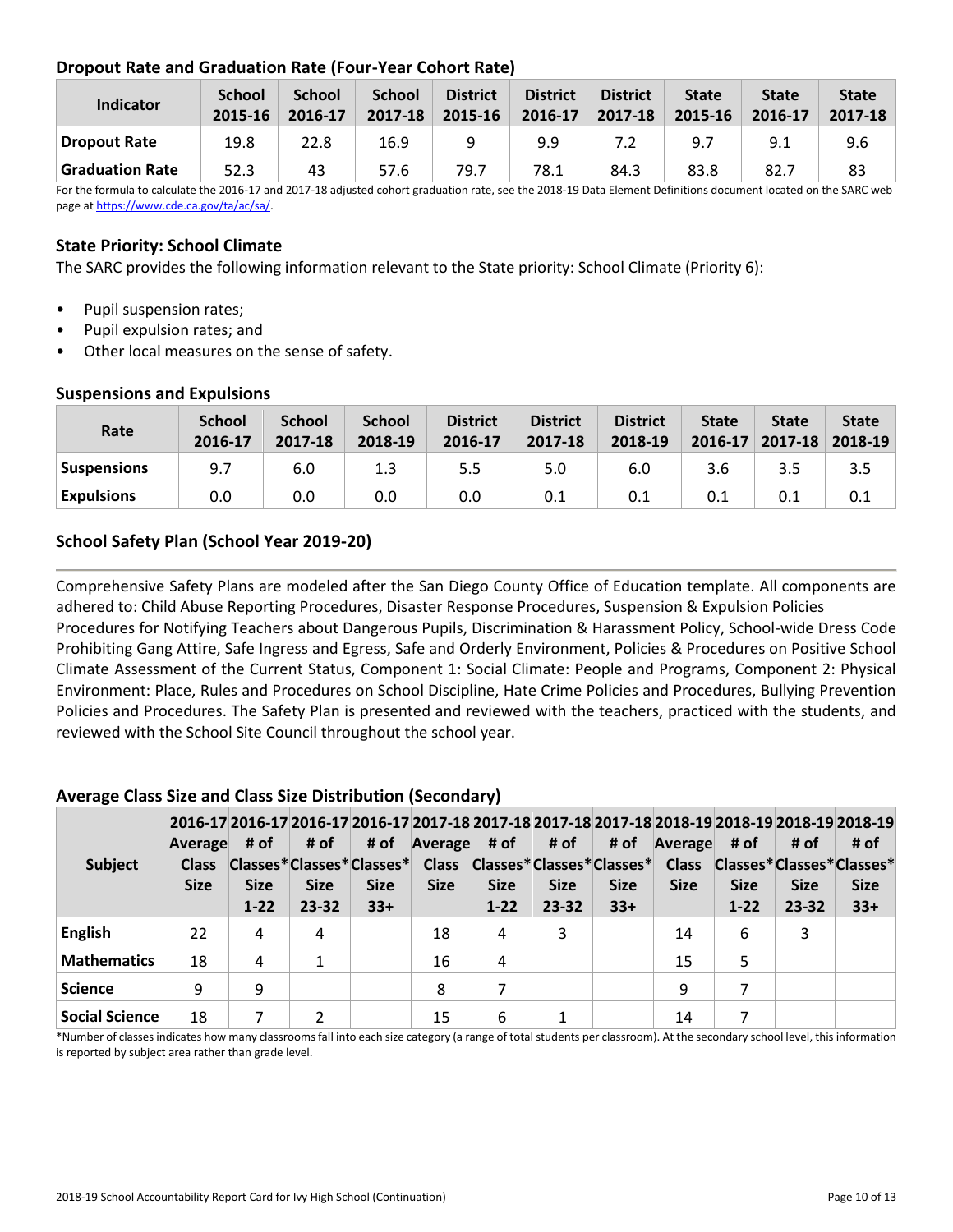#### **Ratio of Academic Counselors to Pupils (School Year 2018-19)**

|                      | 1 L I L      |
|----------------------|--------------|
| Academic Counselors* | <b>LJZ.J</b> |

\*One Full Time Equivalent (FTE) equals one staff member working full time; one FTE could also represent two staff members who each work 50 percent of full time.

#### **Student Support Services Staff (School Year 2018-19)**

| <b>Title</b>                                                         | Number of FTE*<br><b>Assigned to School</b> |
|----------------------------------------------------------------------|---------------------------------------------|
| <b>Counselor (Academic, Social/Behavioral or Career Development)</b> | .7                                          |
| Library Media Teacher (Librarian)                                    | 0                                           |
| Library Media Services Staff (Paraprofessional)                      | 0                                           |
| Psychologist                                                         | 0                                           |
| <b>Social Worker</b>                                                 | 0                                           |
| Speech/Language/Hearing Specialist                                   | 0                                           |
| <b>Resource Specialist (non-teaching)</b>                            | 0                                           |

\*One Full Time Equivalent (FTE) equals one staff member working full time; one FTE could also represent two staff members who each work 50 percent of full time.

# **Expenditures Per Pupil and School Site Teacher Salaries (Fiscal Year 2017-18)**

| Level                                                | <b>Total</b><br><b>Expenditures</b><br><b>Per Pupil</b> | <b>Expenditures</b><br><b>Per Pupil</b><br>(Restricted) | <b>Expenditures</b><br><b>Per Pupil</b><br>(Unrestricted) | Average<br><b>Teacher</b><br><b>Salary</b> |
|------------------------------------------------------|---------------------------------------------------------|---------------------------------------------------------|-----------------------------------------------------------|--------------------------------------------|
| <b>School Site</b>                                   | \$9992.41                                               | \$927.20                                                | \$9065.21                                                 | \$109,945.47                               |
| <b>District</b>                                      | N/A                                                     | N/A                                                     | \$13377.60                                                | \$83180.51                                 |
| <b>Percent Difference - School Site and District</b> | N/A                                                     | N/A                                                     | $-38.4$                                                   | 27.7                                       |
| <b>State</b>                                         | N/A                                                     | N/A                                                     | \$7,506.64                                                | \$79,737.00                                |
| <b>Percent Difference - School Site and State</b>    | N/A                                                     | N/A                                                     | 18.8                                                      | 31.9                                       |

Note: Cells with N/A values do not require data.

**The California Department of Education issued guidance to LEAs on August 1, 2018, regarding how to calculate school-level per-pupil expenditures that will be reported on 2018-19 report cards.**

# **Types of Services Funded (Fiscal Year 2018-19)**

Title I funding - college fieldtrips, academic/class interventions District - Professional development for teachers via instructional focus and curriculum development ASSETS - after school programming - academics and activities supports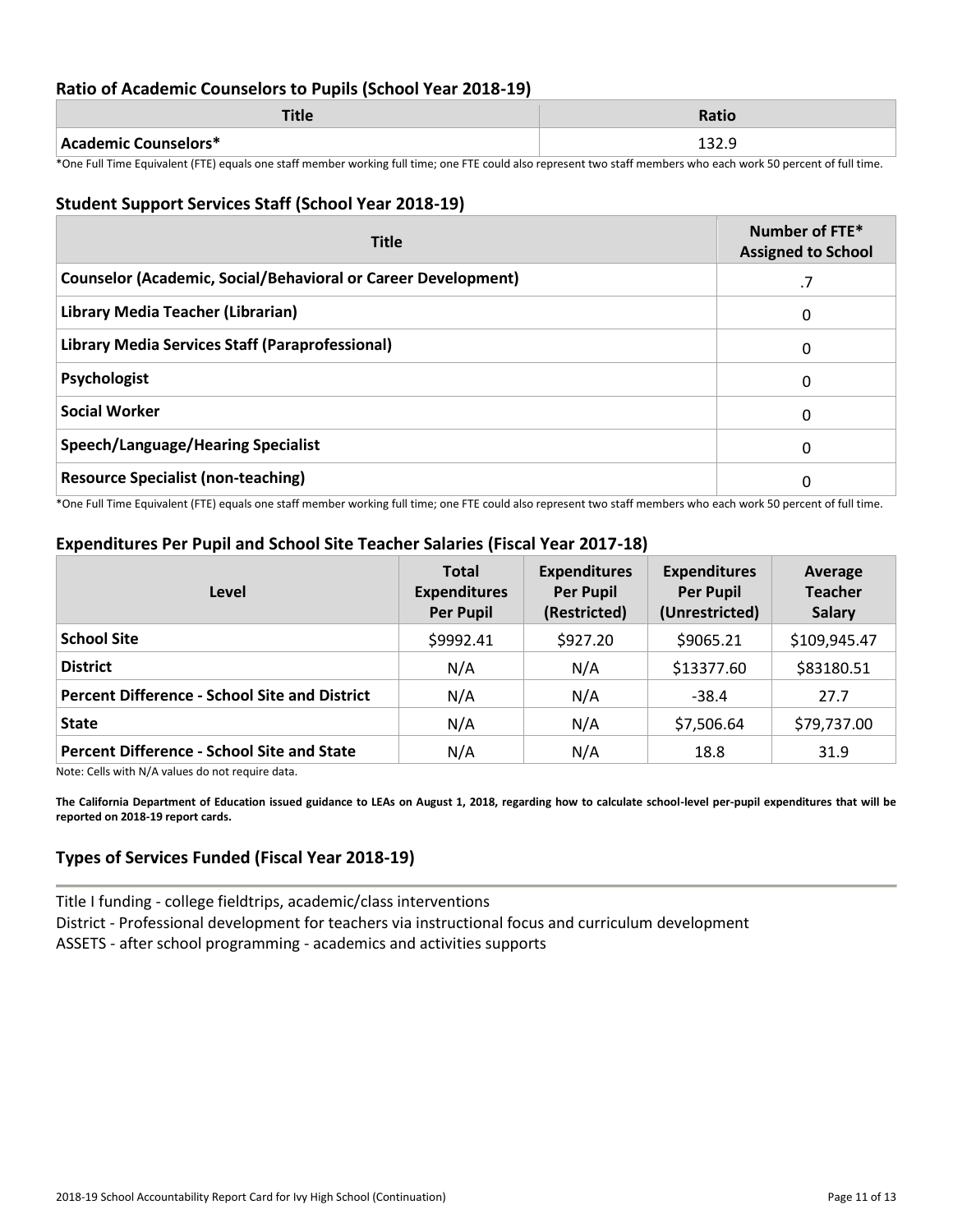| Category                                             | <b>District</b><br>Amount | <b>State Average</b><br><b>For Districts</b><br>In Same Category |
|------------------------------------------------------|---------------------------|------------------------------------------------------------------|
| <b>Beginning Teacher Salary</b>                      | \$42,178                  | \$48,684                                                         |
| <b>Mid-Range Teacher Salary</b>                      | \$79,997                  | \$78,920                                                         |
| <b>Highest Teacher Salary</b>                        | \$101,607                 | \$99,844                                                         |
| <b>Average Principal Salary (Elementary)</b>         | \$0                       | \$137,288                                                        |
| <b>Average Principal Salary (Middle)</b>             | \$0                       | \$135,905                                                        |
| <b>Average Principal Salary (High)</b>               | \$139,451                 | \$134,157                                                        |
| <b>Superintendent Salary</b>                         | \$242,131                 | \$185,654                                                        |
| <b>Percent of Budget for Teacher Salaries</b>        | 32%                       | 31%                                                              |
| <b>Percent of Budget for Administrative Salaries</b> | 6%                        | 6%                                                               |

# **Teacher and Administrative Salaries (Fiscal Year 2017-18)**

For detailed information on salaries, see the CDE Certificated Salaries & Benefits web page at https://www.cde.ca.gov/ds/fd/cs/.

# **Advanced Placement (AP) Courses (School Year 2018-19)**

| Subject                         | <b>Number of</b><br>AP Courses Offered* | <b>Percent of Students</b><br><b>In AP Courses</b> |
|---------------------------------|-----------------------------------------|----------------------------------------------------|
| <b>Computer Science</b>         | 0                                       | N/A                                                |
| <b>English</b>                  | 0                                       | N/A                                                |
| <b>Fine and Performing Arts</b> | 0                                       | N/A                                                |
| <b>Foreign Language</b>         | 0                                       | N/A                                                |
| <b>Mathematics</b>              | 0                                       | N/A                                                |
| <b>Science</b>                  | 0                                       | N/A                                                |
| <b>Social Science</b>           | 0                                       | N/A                                                |
| <b>All courses</b>              | 0                                       | 0                                                  |

Note: Cells with N/A values do not require data.

\*Where there are student course enrollments of at least one student.

# **Professional Development (Most Recent Three Years)**

| <b>Measure</b>                                                                  |  | $\vert$ 2017-18 2018-19 2019-20 |  |
|---------------------------------------------------------------------------------|--|---------------------------------|--|
| Number of school days dedicated to Staff Development and Continuous Improvement |  |                                 |  |